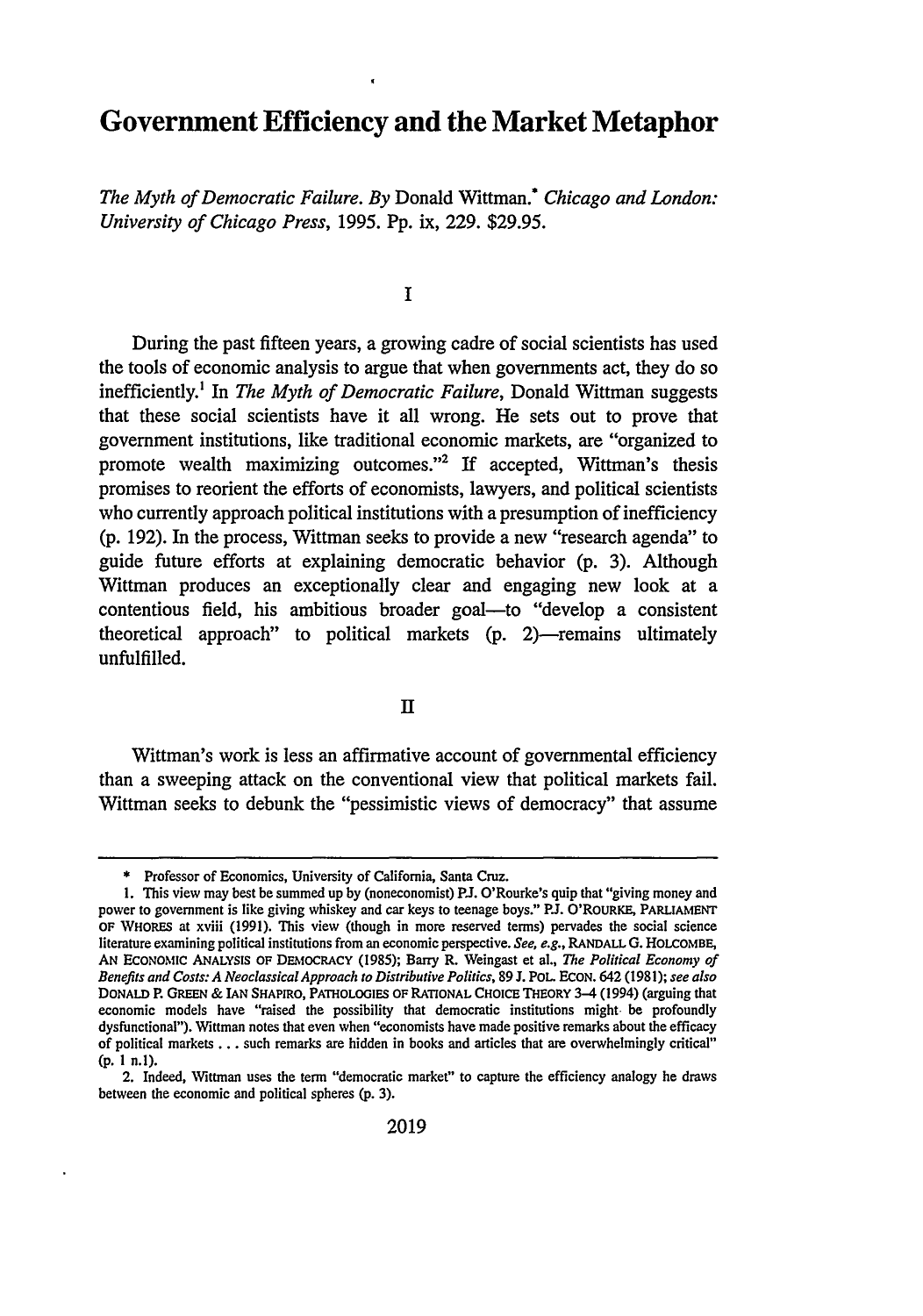that "irrationality of voters, shirking by politicians, or rent seeking by special interests" condemns governments to produce inefficient results (p. 152).

In the first part of his analysis, Wittman challenges what he claims is at the core of the standard argument for democratic-market failure: The assumption that voters are ignorant. Under this assumption, voters are uninformed because the cost of obtaining enough information to cast a ballot is higher than the power of any one vote  $(p, 9)$ <sup>3</sup> Voters are also barraged with inaccurate and self-serving campaign material, creating "mistaken and biased judgments" (p. 38). Wittman counters this view by showing that it ignores voters' use of information-gathering shortcuts to choose the right candidate (pp. 12-15). He argues that political parties provide a "brand name" and reputation by which voters can assess the political positions of candidates (p. 21). Similarly, interest groups and the mass media provide access to "free" political data. Wittman also argues that voters are rarely influenced by biased or misleading information. Competition among candidates and the public's ability to discount the credibility of biased sources minimize the effect of such information on electoral outcomes (pp. 16, 22).

The conventional view of electoral politics also assumes a weak relation between the preferences of voters and the behavior of their elected officials. Self-serving legislators and influential interest groups prevent majority preferences from being identified and met (pp. 27-30). Wittman takes this view to task by arguing that competition within political markets forces politicians to maintain fidelity to voter preferences once elected. Challengers gain by publicizing evidence of an incumbent's shirking her public duty while in office (p. 22). Political parties, to maintain their value as "brand names," monitor their elected members to prevent a deterioration of the parties' reputations (p. 21). Wittman also uses competition to explain away the perception that pressure groups exert influence over electoral results, highlighting evidence that majority preferences generally trump interest group views (pp. 79, 84-85).

The second part of Wittman's argument challenges conventional accounts of democratic-market failure, which, according to Wittman, posit that government institutions, marked by high transaction costs and rampant rent seeking, inefficiently allocate political wealth.<sup>4</sup> In contesting this view, Wittman argues that government institutions are overwhelmingly designed to lower the costs of transactions between political actors and to allocate rents efficiently. Congress, for example, facilitates exchange through representation, which lowers the number of parties that must negotiate to make collective

**<sup>3.</sup>** This view of "rational abstention" was first developed in ANTHONY DOWNS, AN ECONOMIC THEORY OF DEMOCRACY 260-74 **(1957).**

<sup>4.</sup> Wittman states that "[plolitical markets are inefficient when one group of actors does not account for the costs or benefits to another group of actors" (p. 31). The distribution of political wealth is not as important for efficiency as the notion that it is allocated at the least cost to society (p. 37).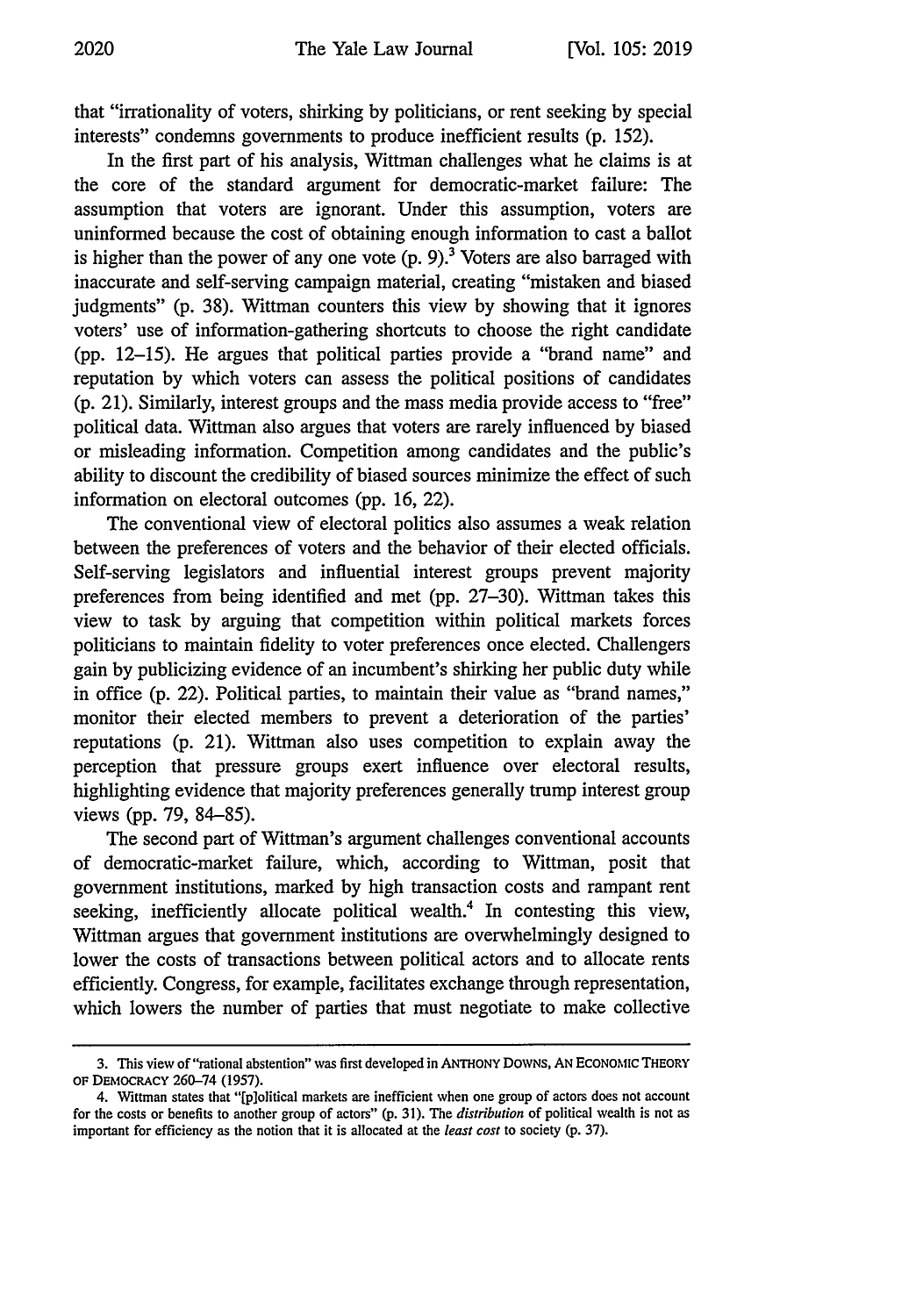## Book Note **1996] 2021**

national decisions **(p. 66).'** He further contends that political parties efficiently produce legislation **by** steering it through the specialized committee system **(pp. 69-75).** Pressure groups, for their part, improve efficiency **by** providing low-cost information to constituents and elected officials **(p. 81).** Wittman argues that even bureaucratic institutions, long the paradigm of inefficiency, actually perform regulatory tasks optimally **(pp. 109-11).6**

Wittman also attacks the conventional view that rent seeking in government is prevalent, citing empirical data suggesting that such activity is minimal **(p. 36).** Combining this argument with evidence that interest groups have less influence than commonly thought, Wittman suggests that government institutions are not manipulated at the voters' expense **(pp. 84-85).'**

Finally, Wittman concludes **by** examining how the political and institutional elements of democratic markets affect the distribution of political and economic wealth-ground rarely covered **by** economists. Throughout the book, Wittman echoes most economists **by** contending that, regardless of one's view of the distributive ends of government, an efficient means of reaching those ends will always be preferable **(p. 162).** Wittman also argues, however, that government policy has little ability to affect the distribution of wealth, as exchanges are made in the marketplace to offset government action.<sup>8</sup> Further, Wittman contends that competition between groups seeking government resources prevents powerful elites from shifting wealth to themselves **(pp. 174-76, 192).** Wittman closes his book **by** suggesting that future research start with the presumption that political markets are efficient rather than the standard, opposite expectation, and begin to focus on what activities may best take advantage of the efficiency of government institutions **(pp. 188-91).**

**<sup>5.</sup>** Other phenomena, such as "logrolling," where representatives trade votes on various issues, facilitate socially beneficial legislation. Though usually thought to be inefficient, Wittman contends that logrolling produces beneficial bargains between majority-minority coalitions in order to enact legislation **(pp. 32-33).**

**<sup>6.</sup>** To the extent that any inefficiency is found in government institutions, ittman argues that the nature of the activity itself might be unsuitable for the market, and for that reason delegated to government control **(p. 187).**

Wittman extends his discussion of efficiency and transaction costs even to the level of constitutional structure, arguing that the allocation of legislative and enforcement duties between Congress and the President may "best exploit the benefits from the division of labor" between the branches **(p. 127).** Wittman contends that federalism is similarly efficiency-enhancing **(pp.** 130-34). **Cf.** Richard **A.** Posner, *The* Constitution as an Economic Document, **56 GEO. WASH.** L. REV. 4, **10-16 (1987)** (examining economic benefits of federalism and separation of powers). Wittman also provides efficiency explanations for the Takings Clause **(pp. 137-48),** judicial interpretation **(pp. 128-30),** and zoning **(pp. 116-21).**

**<sup>7.</sup>** To the extent that rent seeking does exist, Wittman contends that political actors will maximize efficiency anyway, in order to maximize "the gain that rent seekers can extract" (p. 34). For example, under this theory, the defense industry would not lobby for more weaponry than needed, but would rather press for higher profit margins **(p. 35).**

**<sup>8.</sup>** For example, legislation placing the risk of liability on a manufacturer for defective products merely forces the manufacturer to provide insurance for consumers and charge more for the product. Any redistributive goal is preempted **by** the market **(pp. 166-73).** This concept was first systematically explored, of course, in R.H. Coase, *The* Problem of Social Cost, **3 J. LAW** ECON. **I (1960).**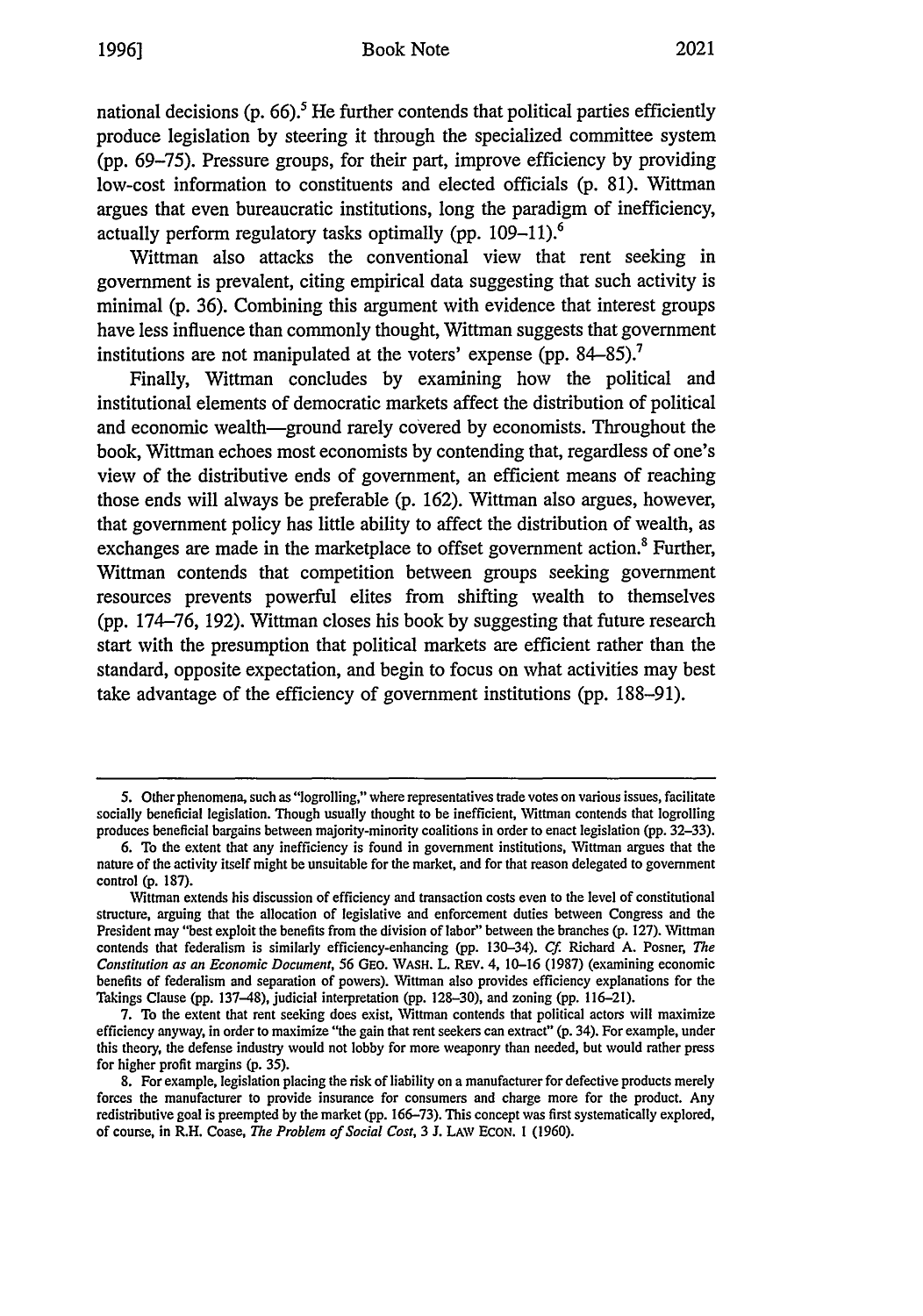## **I**

Wittman's book offers a broad, critical survey of the existing empirical work on, and a unified theory of, democratic-market efficiency. His comprehensive critique of the efficiency literature approaches the "cure" he seeks for the "schizophrenia facing most economists, who believe that economic markets work well, but political markets work poorly" (p. 2).<sup>9</sup> Wittman, however, endeavors to extend the implication of his arguments to "overcome the blindness of many sociologists" to models of "rational behavior and competition" and to "help political science.., develop a consistent theoretical approach" **(p.** 2). It is in these broader aspirations that Wittman's work may disappoint, as his treatment of these interdisciplinary issues is less persuasive than his economic analysis.

Wittman suggests that, just as self-interested behavior in economic markets is collectively beneficial, so too selfish political behavior can maximize the public good.'0 Yet other behavioral factors remain unexplored because Wittman is wedded to the wealth maximization metaphor. In describing the electoral market, for example, he ignores arguments that "symbolic politics,""I emotional content, and even "entertainment" may subvert rationality in the voting calculus. 12 If motivation is actually a more complicated formula, efficiency concerns may not sufficiently dictate the actions of many officeholders. 13 Broader assumptions than mere wealth maximization may explain institutional design and function more completely.<sup>14</sup> Though Wittman

*<sup>9.</sup> See, e.g.,* Herbert Hovenkamp, *Rationality in Law & Economics,* 60 **GEO.** WASH. L. REv. 293, 338 (1992) (noting that "if we begin with the premise that [legislative] markets are imperfect and anticompetitive, we will likely find plenty of evidence").

<sup>10.</sup> Downs had doubts about making this generalization. *See* DOWNS, *supra* note 3, at 280-93.

*<sup>11.</sup> See, e.g.,* MURRAY **EDELMAN,** THE SYMBOLIC **USES** OF POLITCS 5 (1964) (arguing that "[p]olitics is for most of us a passing parade of abstract symbols"); SAMUEL L. POPKIN, THE REASONING VOTER 102-07 (2d ed. 1994) (discussing prevalence and influence of political symbols).

<sup>12.</sup> Daniel Shaviro, *Beyond Public Choice and Public Interest: A Study of the Legislative Process as Illustrated by Tax Legislation in the 1980s,* 139 U. PA. L. REv. **1,** 78-80 (1990). *But see* Gary S. Becker, *Nobel Lecture: The Economic Way of Looking at Behavior,* 101 J. POL. ECON. 385, 403 (1993) ("The rational choice model provides the most promising basis presently available for a unified approach to the analysis of the social world by scholars from different social sciences.").

<sup>13.</sup> *See* Shaviro, *supra* note 12, at 80-87 (positing that elements of "prestige" or "power" may influence legislative decisionmaking). Nothing rules out altruistic reasons for service as well. Wittman makes the argument that politicians remain in office to retain "above-market salaries" (p. 27); an expansive view suggests that this need not be the case. *See* DOWNS, *supra* note 3, at 292 ("Thus self-interest may be a far cry from a simple desire for high income or sweeping power, its forms may even be highly beneficial to society."); Shaviro, *supra* note 12, at 80 (suggesting that "[e]lected positions often pay less than the available private sector alternatives").

<sup>14.</sup> *See* ROBERT **C. ELLICKSON,** ORDER WITHOUT LAW: How **NEIGHBORS SETTLE** DISPUTES **168** (1991) (discussing superiority of more inclusive measure of "welfare maximization" over traditional "wealth maximization"); Bernard Grofman, *Public Choice, Civil Republicanism, andAmerican Politics: Perspectives of a "Reasonable Choice" Modeler,* 71 TaX. L. REV. 1541, 1581-83 (1993) (contending that economic views of democracy, alone, may ignore "republican" traditions); Herbert Hovenkamp, *Legislation, Well-Being, and Public Choice,* 57 **U.** CHI. L. REv. 63, 110-14 (1990) [hereinafter Hovenkamp, *Well-Being]* (arguing that strict wealth maximization may ignore hidden elements of "social utility"). Even Downs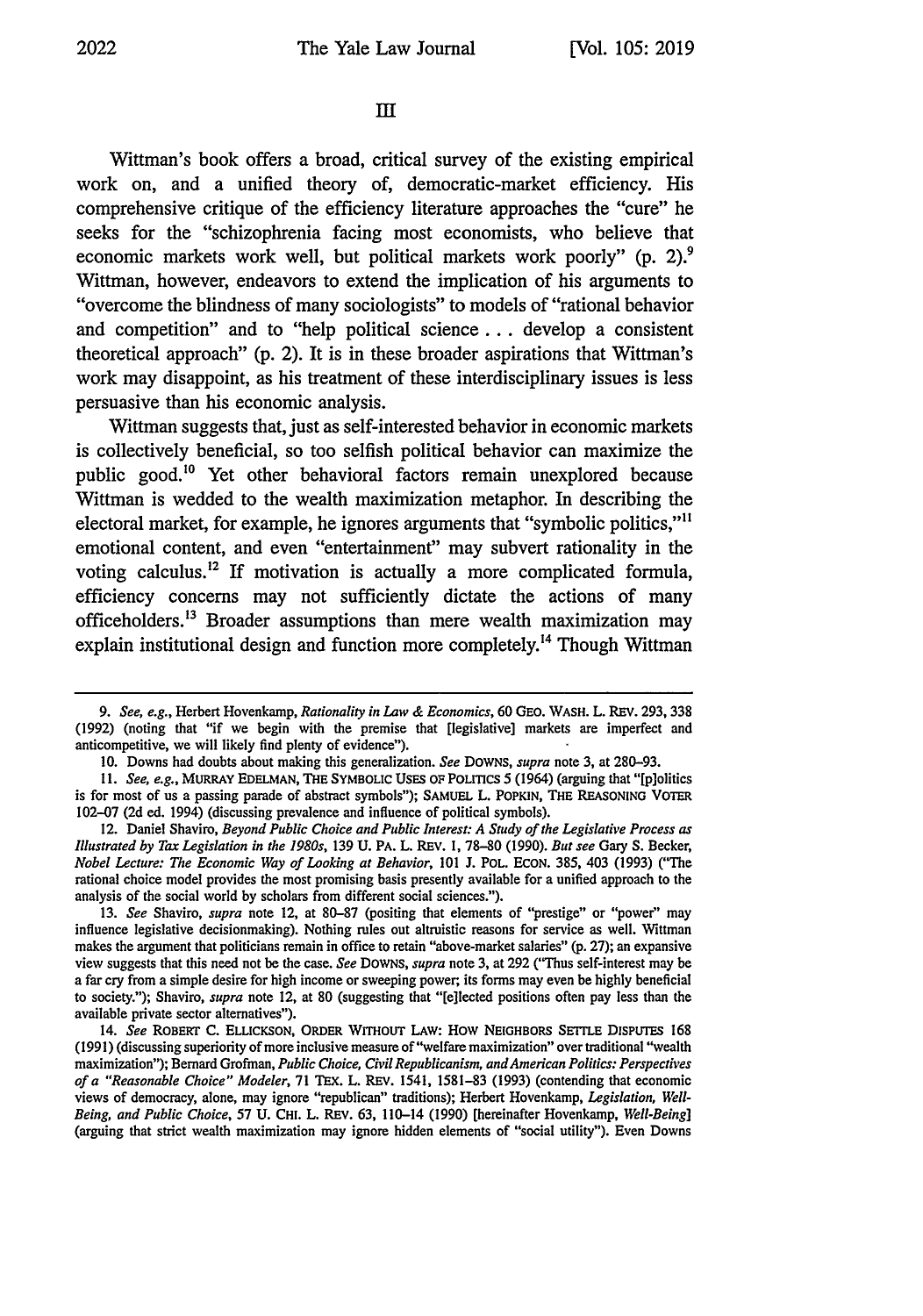does not claim to "explain all of democratic politics" (p. 192), by ignoring this larger scholarly debate he leaves himself open to the charge that his account has little explanatory force.

But how well does Wittman perform on his home turf, taking for granted the usual economic assumptions? He does skillfully expose false assumptions in the social scientific literature. For example, Wittman dismisses studies that question the correlation between voter preferences and legislative behavior by attacking econometricians' flawed use of "proxies" in their models (p. 28). To reject conventional views of majority-vote preference aggregation, Wittman constructs an elaborate model to prove that legislative policy is wealth maximizing (pp. 154-58).

At other times, though, Wittman's logic is less than compelling, especially when he approaches the limits of his expertise. Wittman argues that, appearances aside, it is "silly to blame Congress" for the effects of interest groups when voters support similar positions in ballot initiatives (pp. 83-84). This argument, though, doesn't deal squarely with the extensive literature showing at least some pressure group influence on legislative outcomes, especially in referenda.<sup>15</sup> Similarly, Wittman instinctively falls back on "competition" to explain adverse empirical results in areas such as zoning (p. 117), bureaucratic markets (p. 95), and elections (p. 23), even when doing so ignores these studies' underlying rationales. $16$ 

Taken together, these criticisms may leave a reader unsatisfied with Wittman's analysis from either a purely economic or a broader perspective. His treatment of distributional issues is illustrative. Wittman maintains, with most economists, that the distribution of political and economic wealth is irrelevant to determining the efficiency of government behavior, and that, at any rate, the ability of governments to redistribute is exaggerated. However, he also attacks the argument that "politically powerful elites" manipulate the distribution of wealth, arguing that competition between elites and among officeholders undermines any potential shift in wealth (pp. 174-76). Wittman concludes with a deceptively simple syllogism:

Democracies provide equal votes, but if the voters are poorly informed or there is little competition, then some actors may be extremely powerful. But here I have argued that voters make informed judgments and that democratic markets are competitive. I have thereby undermined the intellectual foundations of theories that claim political

seemed to recognize that "social welfare" may involve more than pure economic utility. *See* **DOWNS,** *supra* note 3, at 286.

**<sup>15.</sup>** *See, e.g.,* **BErrY** H. ZISK, MONEY, **MEDIA, AND** THE **GRASS** ROOTS: **STATE** BALLOT **ISSUES AND THE** ELECTORAL **PROCESS** (1987).

<sup>16.</sup> Wittman at times even ascribes *political* motivations to writers who disagree with him, explaining away some observed rent seeking as being "in the eye of the beholder" and suggesting that examples of political-market failure merely reflect "dissatisf[action]" with the chosen policy (pp. 36, 182).